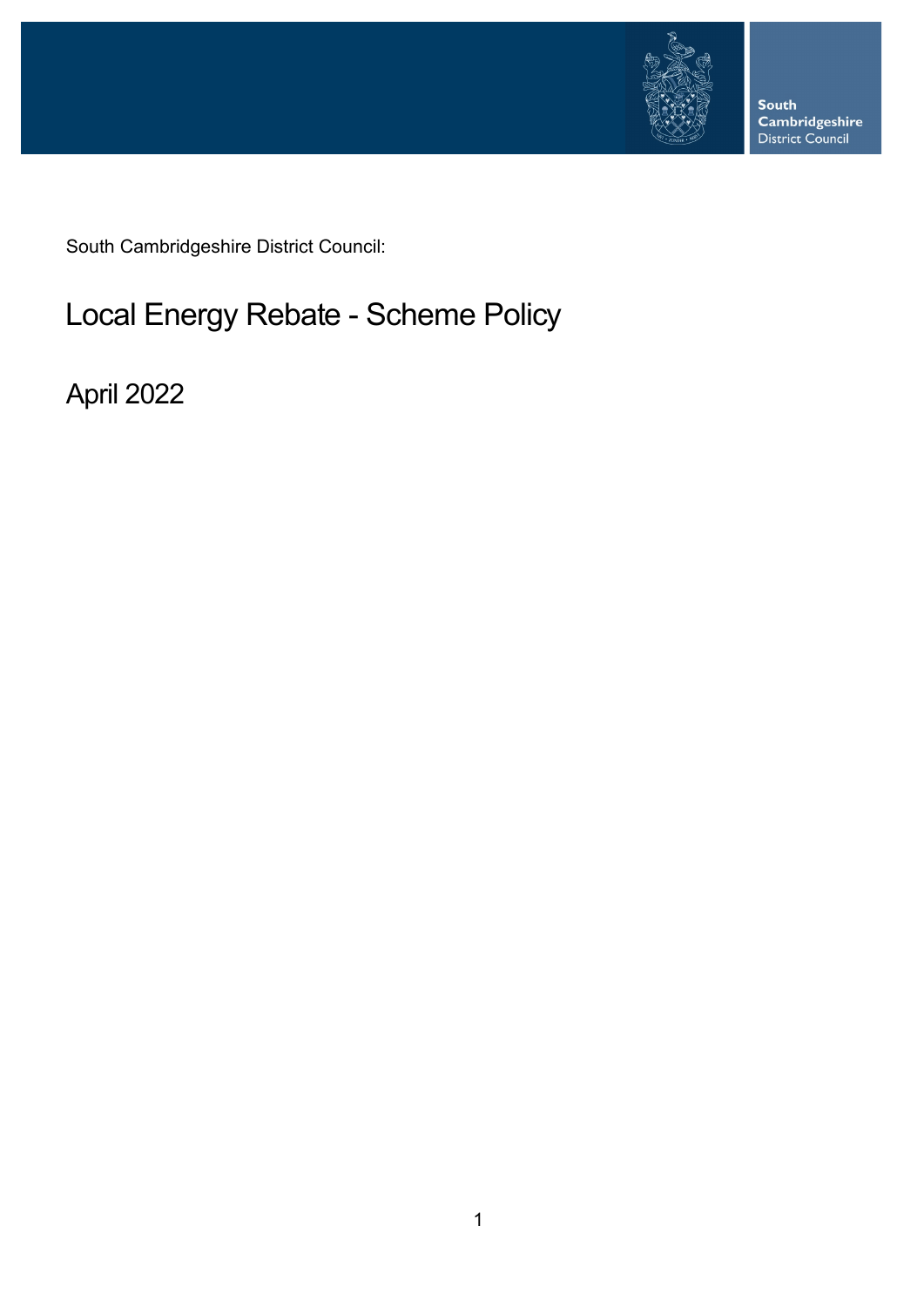

**South Cambridgeshire District Council** 

## **Background**

In February 2022, the Government announced a package of support to help households with rising energy bills.

The Council Tax Energy Rebate scheme is a payment of £150 for eligible households in Council Tax bands A-D (including band E where, as a result of the Disabled Band Reduction, the Council Tax band is reduced to D). In addition to this scheme, Government has provided additional funding of £209,850 to SCDC to design a local scheme. This document provides details regarding the Local Energy Rebate Scheme.

## **Local Energy Rebate Scheme**

The Local Energy Rebate Scheme will provide grants to households in South Cambridgeshire as follows:

| <b>Eligible Households</b>                                                                                                                                           | <b>Rebate Amount</b>                                                      |
|----------------------------------------------------------------------------------------------------------------------------------------------------------------------|---------------------------------------------------------------------------|
| Households in Council Tax band in E-H, who<br>are receipt of Local Council Tax Support as at<br>1 <sup>st</sup> April 2022                                           | £150 per household                                                        |
| Households in Council Tax Bands E-H which<br>are exempt from paying Council Tax under<br>classes N (excluding HMOs), S, U, $W^*$ as at 1 <sup>st</sup><br>April 2022 | £150 per household                                                        |
| Households in Council Tax Bands F-H which,<br>as the result of a Disabled Band Reduction, are<br>in bands $E - G$ as at 1 <sup>st</sup> April 2022                   | £150 per household                                                        |
| Households with a Council Tax band in A-D,<br>who are in receipt of Local Council Tax Support<br>as at 1 <sup>st</sup> April 2022                                    | £25 per household, in addition to the main grant<br>of £150 per household |

\*Council Tax Exemption class categories:

N = all residents are students (excluding Houses of Multiple Occupation)

- S = all residents are under 18
- U = all residents are severely mentally impaired
- W = annexe occupied by family's elderly or disabled relative.

Eligibility will be determined based on the position on the Council's systems at the end of the day on 1st April 2022.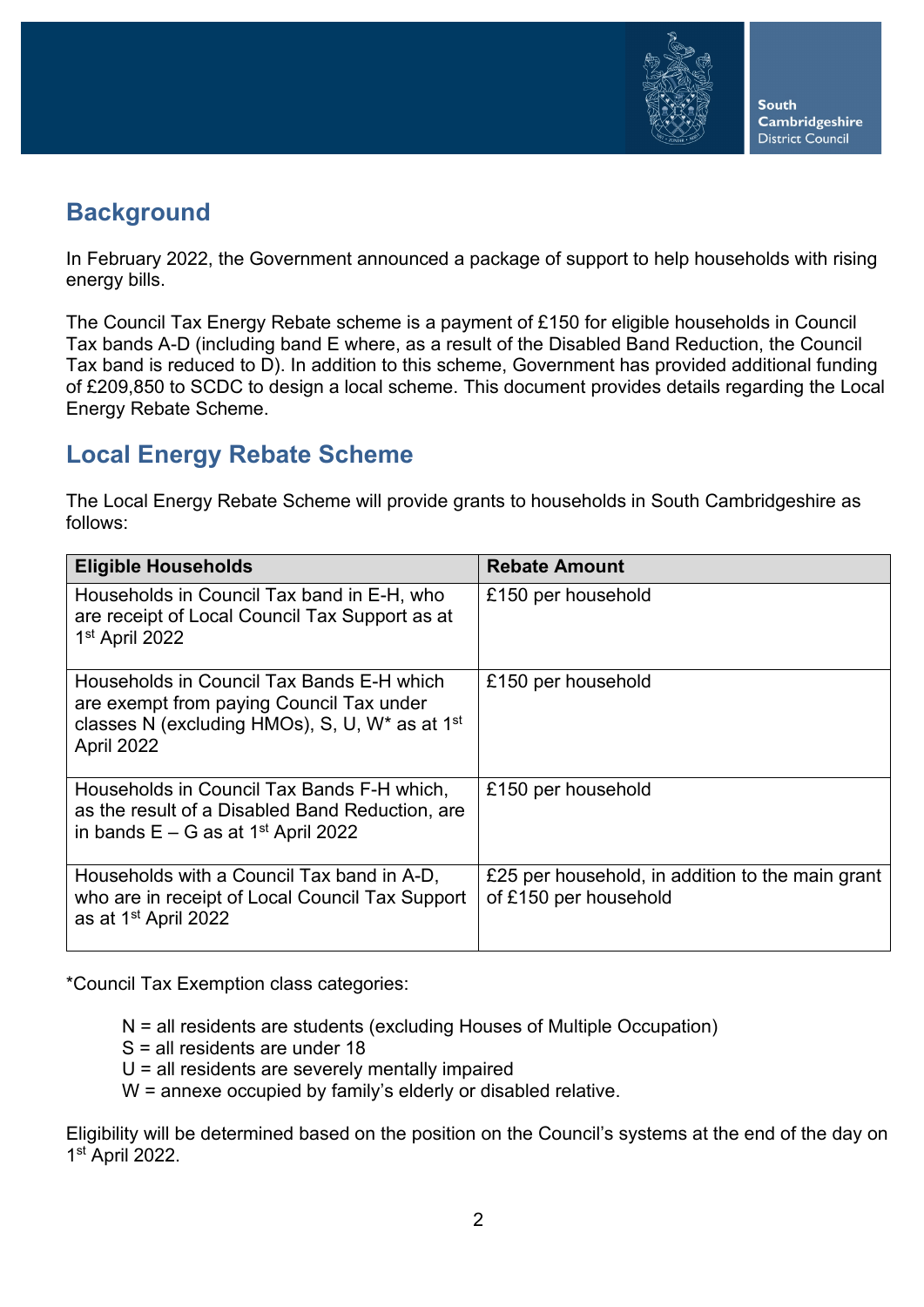

**South Cambridgeshire District Council** 

Where records relating to household circumstances in respect of 1<sup>st</sup> April 2022 are retrospectively updated and as a result the household no longer meets the eligibility criteria, the rebate must be repaid and action will be taken to recover the grant. Due to funding limitations, backdating does not apply where retrospective updates create eligibility.

#### **Exclusions:**

The following are ineligible for the Local Energy Rebate Scheme:

- Homes where the liable party for Council Tax is a local authority, corporate body or other such body such as a housing association, the Government or any Governmental body.
- Homes which do not have a Council Tax valuation band as at 1<sup>st</sup> April 2022
- Houses of Multiple Occupation

### **Application Process**

Where the Council believes the household is eligible for a Local Energy Rebate and there is an active direct debit in payment, the local energy rebate will be paid automatically to the bank details held after the first Council Tax payment has been successfully collected and all pre-assurance checks have been completed.

Where there is not an active direct debit in place, eligible households will be invited to complete a brief application form to provide us with bank details to which the payment can be made.

Households may choose to have the rebate credited to their Council Tax account instead of receiving a direct payment. Where this option is selected, it should be noted that households are unable to retrospectively change their mind, and any refund from the Council Tax account can only be made if the Council Tax account is in credit.

### **Payments**

Payments will be made to the bank account of the person liable to pay Council Tax, following preassurance checks. In cases where the Council Tax account is in arrears or an outstanding liability of £150 or more, applicants can request that the Council Tax account is credited instead of receiving the payment directly. Where this is requested, refunds cannot be requested at a later date, unless the Council Tax account is in credit.

In order to provide assurance that rebates are only made to those who are eligible, we will complete checks before any payments are made. In some cases, this may mean that there is a slight delay in payment and / or further evidence is requested.